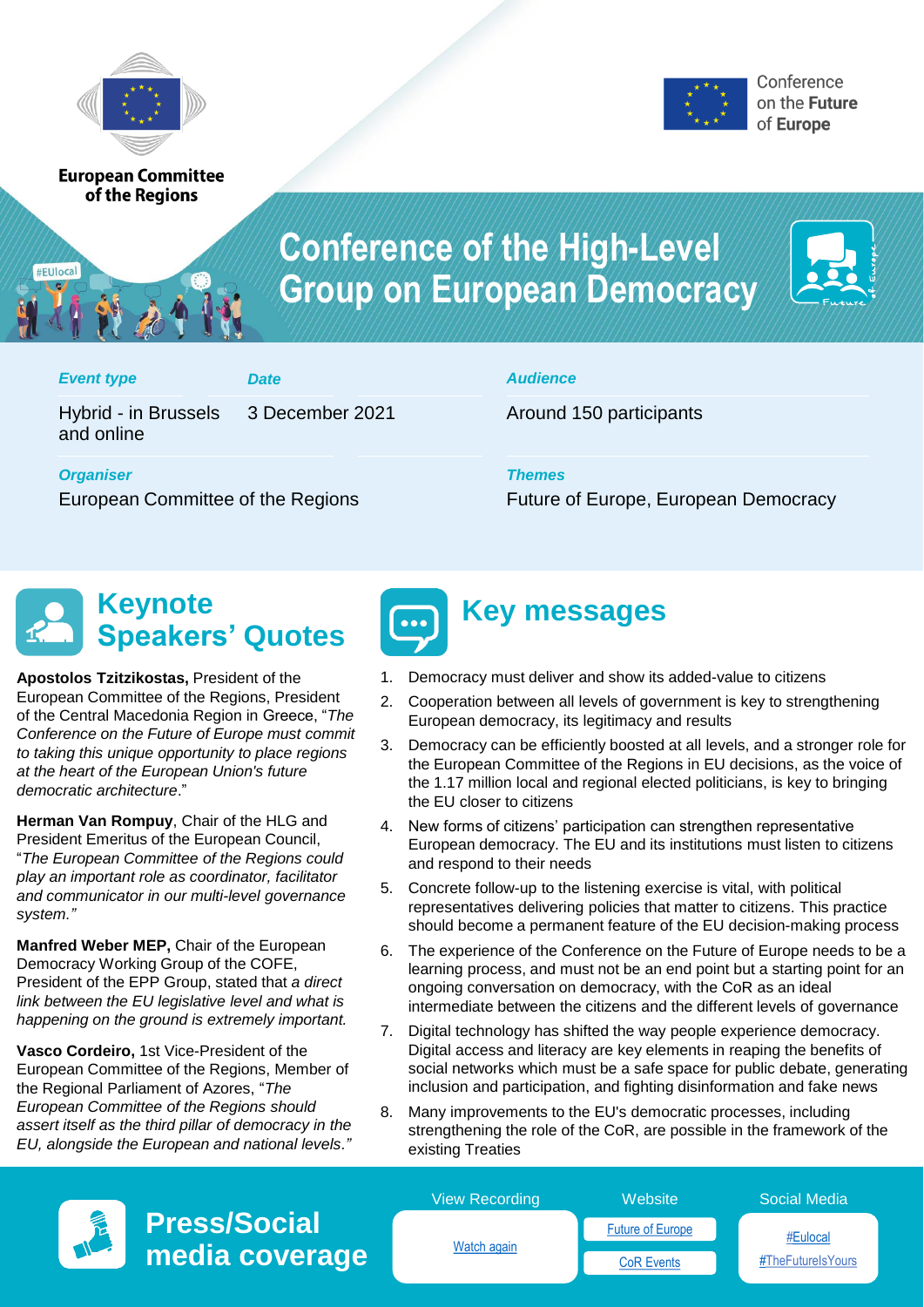

### **Context**

The HLG is composed of seven wise men and women tasked with helping the European Committee of the Regions reflect on how to strengthen the 'European House of Democracy', with cities and regions as the foundation, Member States as the walls, and the EU as the protective roof. This event brought together political, expert and academic thinking about the EU's future from the perspective of the EU's local and regional levels of governance. Democracy is a value in itself, and the challenges of democracy at all levels need to be addressed. The Conference on the Future of Europe provides an opportunity to bring democracy to the center of the EU debate.

### **1. Democracy and Legitimacy: A democracy that delivers, democracy as a value**

Democracy as a value must be embedded in a society. To be considered legitimate, a democracy must deliver and be capable of addressing the issues that citizens care about. The HLG is looking at how to improve democracy, also by giving a stronger voice to local and regional authorities in Europe. The institutional system of the European Union is not perfect, and all levels need to be heard by the EU institutions. The EU is more than its 27 Member States. It is also its 300 regions and 90,000 local authorities, and European legitimacy must be the sum of all these democratic legitimacies. A direct link with what is happening on the ground is essential to address the fears generated by the repeated crises and to accompany people in the dual digital and climate transitions, rebuilding trust amongst citizens. Social inequalities must also be addressed, as they have an impact on the possibility to participate in democratic life.

### **2. How can participatory democracy strengthen representative democracy?**

Democracy and new forms of citizens' engagement are constantly evolving. They require citizens to participate in the democratic processes and politicians to be committed to listening and following up on them. It is essential to ensure that participation is inclusive and produces real results. The COFE is the first such EU-wide attempt, and should not be a one-off exercise. It needs sufficient time in order to reach concrete results and will need clear action by the EU institutions as follow-up. Citizens' participation is key to strengthening European democracy, while elected representatives retain the ultimate responsibility for their choices. It is a complementarity that is sought. Democracy requires the right environment for exchange.

#### **3. Strengthening European democracy across all levels: local, regional, national, European**

No people and no place can be left behind - it is necessary to listen to citizens' needs and close the gap between Brussels and the other levels. Only through a joint effort of all levels of government can our democracies achieve results, and this is a shared responsibility. The EU has to face new challenges with new instruments and a better involvement of all levels of decision-making, so that together they can bring solutions to the challenges of the green and digital transitions. European citizenship is also key in order for the EU to develop the instruments, competences and democratic processes it needs to manage these transitions.

#### **Conclusions**

Seven essential words emerged: Trust – which needs to be restored in democracy and in the EU; Hope – the paradigm of hope for Europe and its future needs to be restored; Truth – it is important to rediscover its value, respecting facts and giving people confidence; Listening – and responding to citizens and their expectations; Follow-up – dialogue with people needs to show results; One million – politicians elected at local and regional level across the EU, with the CoR as a go-between with the EU institutions; Time – beyond the timeframe of the COFE, further action is needed in the form of a permanent dialogue. The CoR should assert itself as the third pillar of democracy in the European Union, alongside the European and national levels. It should evolve into a real political assembly, representing the one million local and regional elected politicians, not just by changing its name but by transforming how it works.